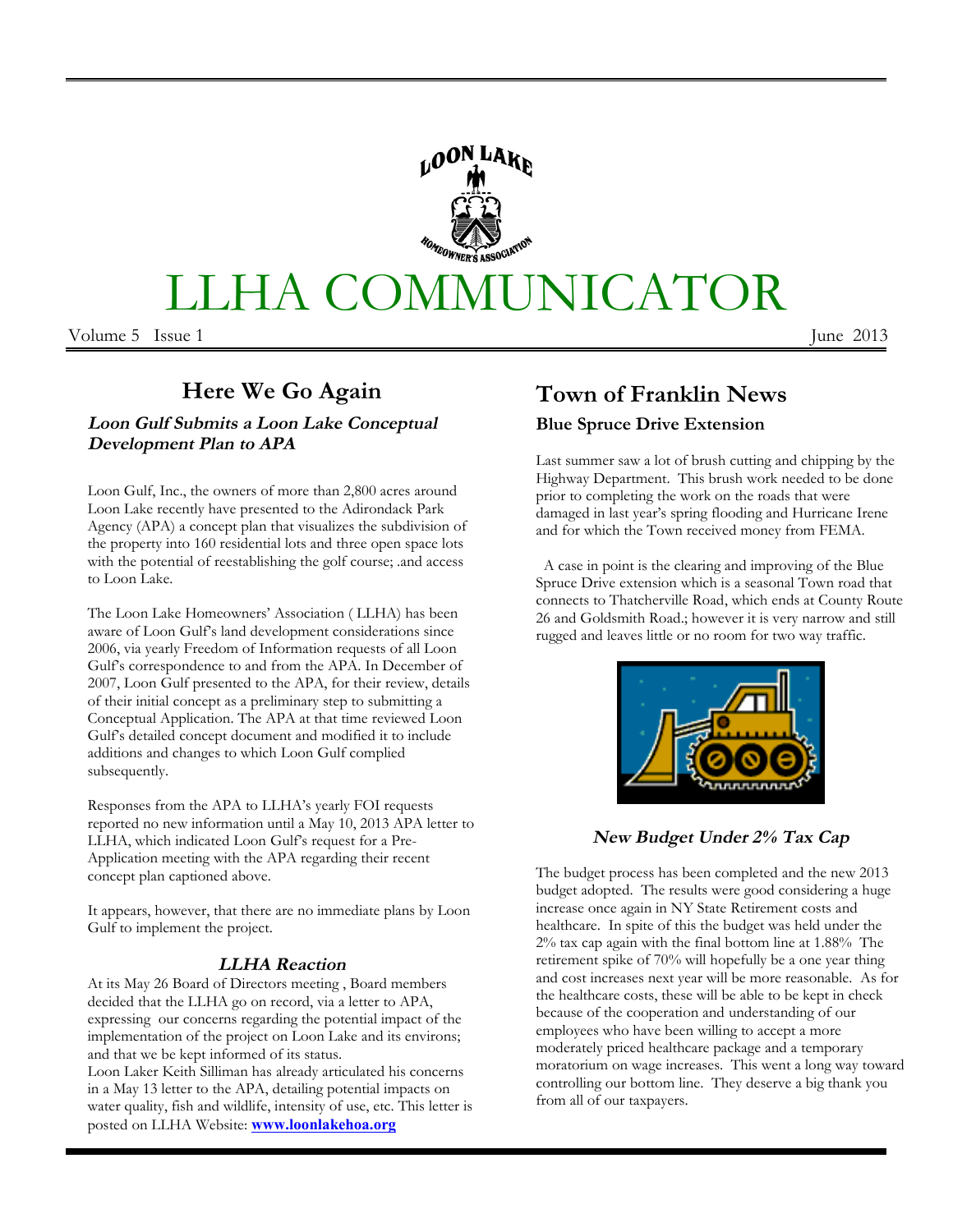# **Irish House Now Leased as Vacation Rental**

#### No longer an Inn

David Ceriotti, who has a camp at the northern end of Loon Lake has leased the Irish House and adjoining property from Loon Gulf, Inc.; and is now running it as a vacation rental and not as an inn due to a lack of interest as such. The lease will be in effect for 3 more years. According to Mr. Ceriotti, the lease includes property that extends down to the beach area, thereby making said property available to renters.

#### 2013 Fully Booked. Reservation for 2014 Sought

According to information posted by Mr. Ceriotti on the LLHA website, the house that was offered for rent by the week is fully booked for 2013. However, it is being offered for rent for the 2014 season to a "family looking for an awesome summer retreat;" not by the week, but for a minimum of 8 weeks, preferably in July and August. For reservations, prices, more info call 518-587-2159.

## **Bite on This**

There have been several reports of rabid animals in areas surrounding our location. A significant number of rabid animals (fox, skunks, raccoons) have been identified in southern Clinton County and the northern Essex County recently. It is likely that more animals will come down with rabies during this season (spring and summer.) and possibly spread to our area.

#### **Take Precautions**

#### Public Health authorities warn the public to:

Use caution around all wild animals, especially raccoons, skunks and foxes. Talk to children now about not approaching wildlife and to immediately tell a parent or adult if they see a wild animal.

Have pets vaccinated against rabies immediately. New York state law requires that all dogs, cats and ferrets be vaccinated by age 4 months. Vaccination is also recommended for livestock with frequent human contact.

Report all animal bites to your local health department. If follow -up on the biting animal is not possible, the person may need rabies vaccinations to prevent the disease.

Report all contact with bats, including finding a bat in the same room with a sleeping person.

Have pets spayed or neutered because that decreases undesirable behavior, like aggression and roaming, and reduces the number of unwanted animals that may not be properly cared for or regularly vaccinated.

Secure all garbage in containers that will keep wild animals

Do not transport or relocate trapped wild animals.

Don't leave puppies, kittens and other small pets outside alone, even in a fenced area.

Wear gloves before handling your pet if it has had a fight with a wild animal, and call the health department or your veterinarian for advice on what to do next.

If an unvaccinated pet comes in contact with a rabid or suspected rabid animal, the pet must be quarantined for six months or euthanized.

Vaccinated pets that come in contact with a rabid or suspected rabid animal must be given a booster rabies vaccination within five days of the contact.

Franklin County Health Department: 481-1709. After hours, call 877-410-55753 (Press 5 for on call nurse.)

## **Breakfast at Lake Placid**

Lake Placid and its surrounding area are a mecca for tourists with its many attractions; e.g., scenic drives, Whiteface Mountain, Skiing, ice skating, snowshoeing, Olympic Center, Scenic Railroad, Golf Club, Museum, Shop Main Street, and fabulous hotels and restaurants.

#### The Breakfast Club, Etc.

One relatively new restaurant known as the Breakfast Club, etc., is so named because it serves breakfast all day. Located at 2490 Main Street (next to Starbucks), it is an outstanding addition to the list of local eateries. Co-owner Susan Berkowitz - a Loon Laker- and business partner Heather LePere have created a cozy eclectic place where one can have a truly unique dining experience. It is a full service restaurant and bar with a menu that includes delicious creative breakfast, lunch and dinner items and a variety of incomparable Bloody Marys. Try it. You'll want to go back.

Chef Vince Dietrich. Email the bcetc@gmail.com. Phone: 518-523-0007.



"Try it. You'll be glad you did."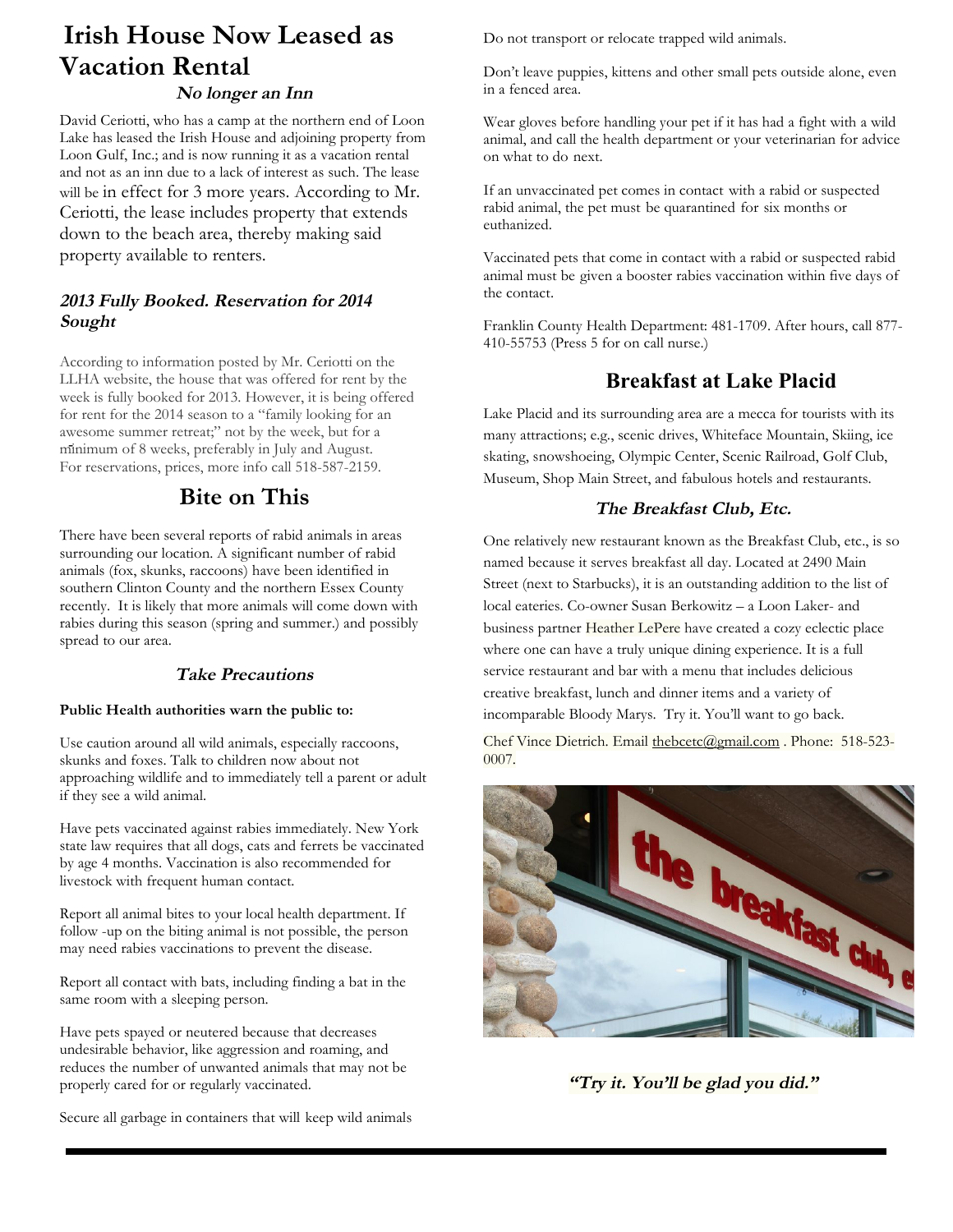# Membership Number<br>Maintained

In recent years there has been a steady rise in LLHA membership with 96 paid memberships during the 2011-12. One might say that this was due to LLHA's outreach efforts via e-mail, website, newsletter and telephone contact by Len Wisse .; but these factors are only the means of communication. The incentive to join and renew memberships is the fact that LLHA members and the leadership working together get the job done; that is, maintaining and preserving the excellent quality of life enjoyed by the Loon Lake community via our untiring efforts to protect the lake and its surrounds; and the fostering of cultural and social functions.

#### Continuing membership is vital to our mission.

Please fill out the membership form and send in your dues of \$40 at your earliest convenience to LLHA PO Box 219, Vermontville, NY 12989. Membership forms can be found in this mailing and also on our website: *pppy.loonlakehoa.org*. Last year's membership enrollments of 98 were a tremendous help in enabling us to carry out our activities and vital projects. Let's make it a nice round 100 this time.

# **GENERAL MEMBERSHIP MEETING:**

Sunday, July 7 at 12:00 noon 11:30 am – noon: new memberships and renewals.

**Election of Board Members: Nomination** off the floor: two positions. E-mail Vince at vincepagano@hughes.net on or before June 30 if you want your name on ballot.

## PICNIC:

Sunday, August 4 at 1 pm  $-4$  pm at the beach, rain or shine. Bring chairs. Pets on leash please.



# **Are You Prepared?**

In the event of a heart attack, drowning or choking at Loon Lake, one can expect a wait of approximately 20 minutes before emergency medical technicians arrive. Are you prepared to render emergency care in the interim? This issue will be addressed at the LLHA Annual Membership Meeting at 12 noon on Sunday, July 7 at the Jewish Center.

#### **Our CPR Important Annual Membership Meeting Topic**

Our own LLHA member, Joann Dean, EMT and CPR instructor certified by the American Heart Association for over 20 years will detail relevant life-saving information, answer questions, and recruit participants for a free CPR course at Loon Lake.



# Don't Pick up Hitchhikers

Aquatic nuisance species can hitch a ride on our clothing, boats, and items used in the water. Before bringing boats or other items used in another body of water to Loon Lake, employ the following simple procedure:

- Remove any visible mud, plants, fish or animals before transporting equipment
- Eliminate water from equipment before transporting
- Clean and dry anything that came in contact with water (Boats, trailers, equipment, clothes, dogs,

Never release plants, fish or animals into a body of water unless they came out of that body of water